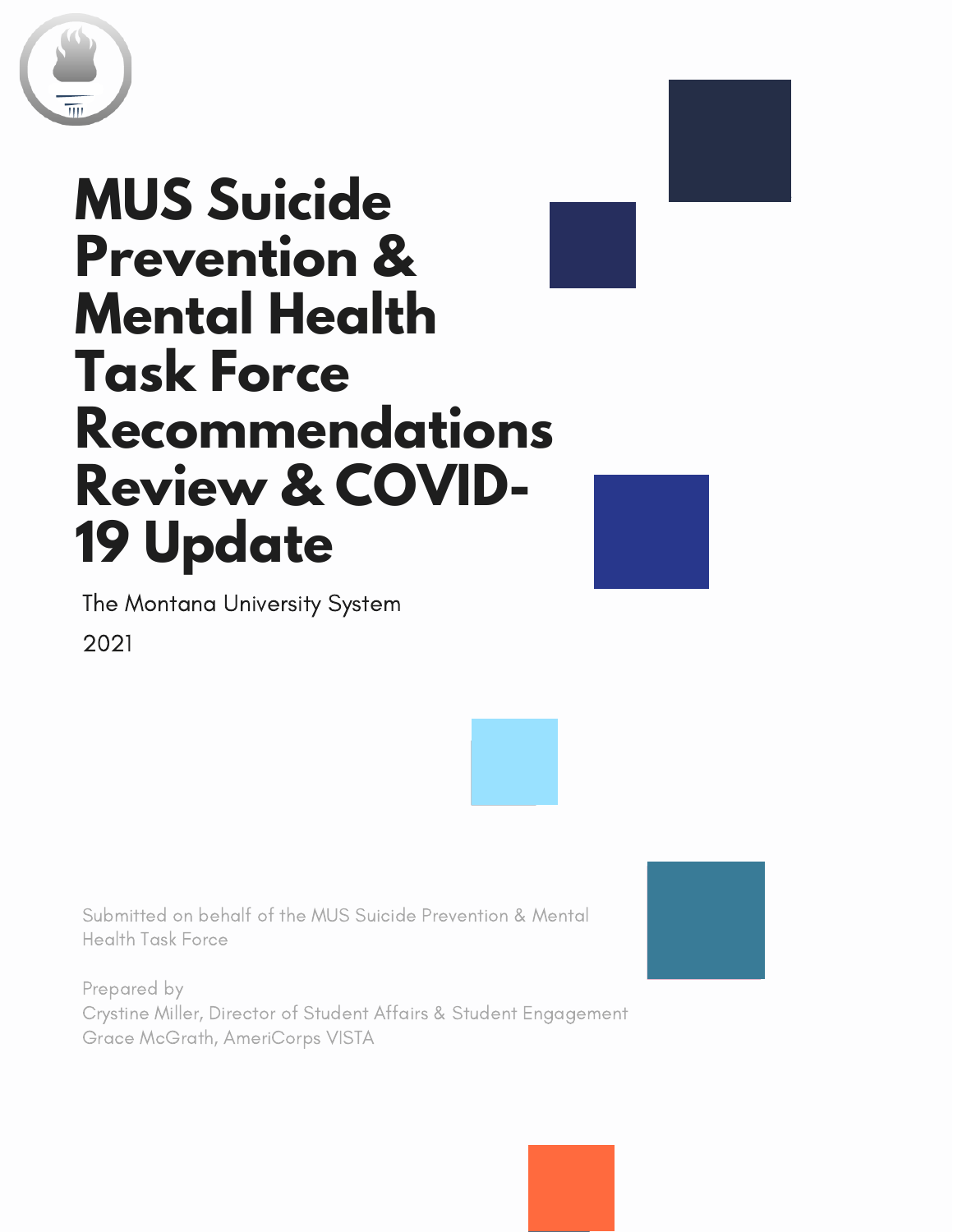## **Table of Contents**

| <b>Task Force Members</b>                                          | 02 |
|--------------------------------------------------------------------|----|
| <b>About the Task Force</b>                                        | 02 |
| <b>Executive Summary</b>                                           | 03 |
| Montana University System COVID-19 Pandemic<br>Response Highlights | 04 |
| <b>You Matter MUS</b>                                              | 05 |
| <b>MUS Suicide Prevention &amp; Mental Health Task</b>             |    |
| <b>Force Recommendations Review</b>                                | 06 |
| Key Findings                                                       | 07 |
| <b>Next Steps</b>                                                  | 08 |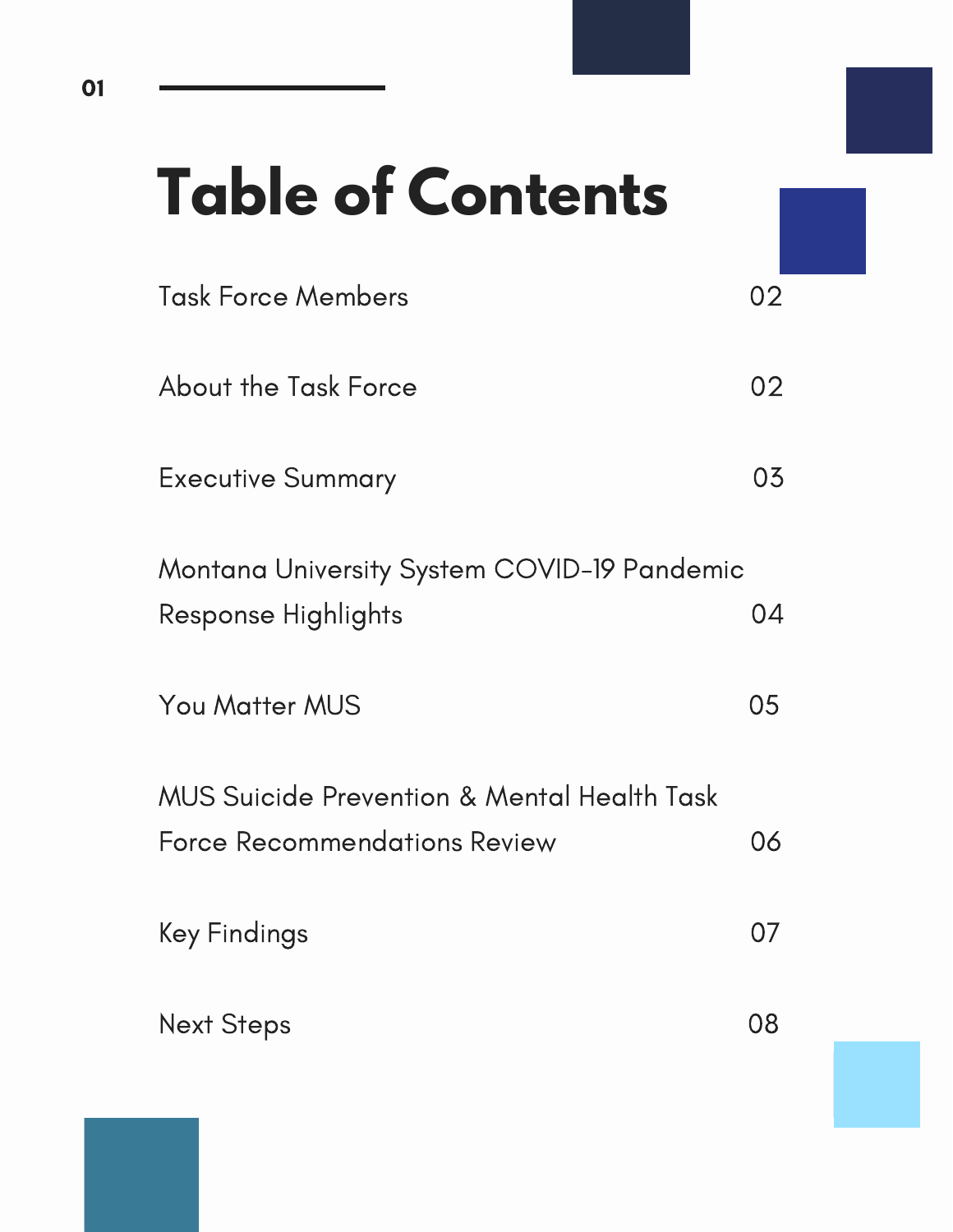## **Task Force Members**

02

Tracee Anderson, UM, Interim Director and Counselor Betsy Asserson, MSU, Director of Counseling & Psychological Services Richard DeShields, Miles Community College James Flannagan, UM, ASUM Vice President Jerry Girard, MSUB, Director of the Student Counseling Program Kathy Jutila, MSU, Director Division of Health Sciences **Brian Kassar, MSU, Suicide Prevention Coordinator Corey Kopp**, MSU Northern, Dean of Students Amy Lorang, Montana Tech, Counselor & Disability Services Coordinator **Crystine Miller**, Direct of Student Affairs & Student Engagement, Office of the Commissioner of Higher Education Craig Ogilvie, Dean of the Graduate School and Associate Vice-President of Research, Montana State University Heidi Peterson, UM Western, Director of Student Counseling Amber Spring, MSU Northern, Counselor Julee Stearns, UM, Health Promotion Specialist Marci Torres, MSU, Office of Health Advancement Director Darla Tyler-McSherry, MSUB, Director of Student Health Services Carrie Vath, Montana Tech, Dean of Students & Vice-Chancellor of Enrollment Management Ann Willcockson, Helena College, Director of Retention

## **About the Task Force**

The task force was created under the direction of Commissioner Christian to address mental health and suicide prevention throughout the entire university system. The task force was charged with assessing student mental health services and suicide prevention efforts, establishing best practices, and making recommendations for improvements. Made up of mental health and wellness providers and practitioners, faculty, staff, students, and administrators, the task force has approached this charge from a holistic, evidence-based, and systems perspective by focusing on supporting and advancing education, clinical services, and cultures of care through system-level strategies.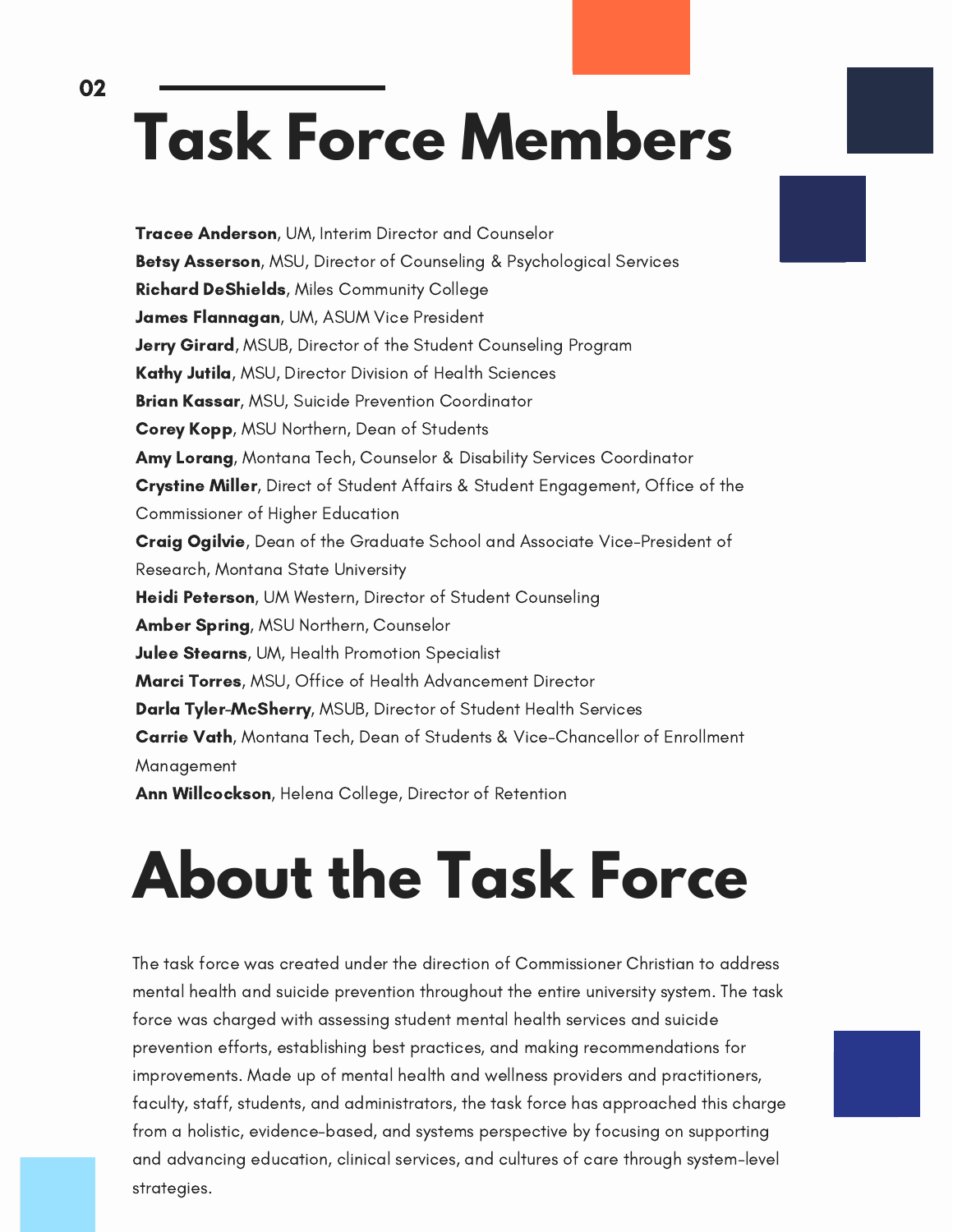# **Executive Summary**

Since the onset of the COVID-19 pandemic, student mental health has been a top priority and concern for many across the Montana University System. This concern is reflected nationally. In an American Council of Education survey, more campus presidents across the country ranked student mental health as the most pressing issue facing them—above enrollment, online learning, and the many other challenges that the pandemic has presented.i

There is reason to be concerned. The JED Foundation and Active Minds both indicate that **60% of college** students report that their mental health has worsened during the pandemic.ii The Center for Collegiate Mental Health reports that 85% of students nationally have experienced significant mental health impacts in at least one area of their lives including academics, loneliness and isolation, career development, basic needs insecurity, relationships, and finances.iii

Even while the pandemic has brought new mental health challenges for students, many campus and system leaders, administrators, clinicians, faculty, staff, and students know that student mental health has long been a rising concern. MUS institutions consistently report an increase in students presenting with mental health concerns and upticks in the need for services. Student wellbeing is inherently important, and mental health distress also has significant impacts on student's academic performance. The 2020 Healthy Minds Study, a decade-long national study of college student mental health, shows that within a month of taking the survey, 83% of students experienced emotional or mental difficulties that hurt their academic performance.iv

**83%** of students experienced experienced emotional or mental difficulties that impacted their academic performance

performance

In the Montana University System, supporting student mental health has long been a **foundational part of** our system-wide approach to student success. At the direction of Commissioner Clayton T. Christian, the MUS Suicide Prevention and Mental Health Task Force was formed in 2015 to assess student mental health services and suicide prevention efforts throughout the system. In 2016, the task force developed a set of eleven recommendations intended to support the implementation and ongoing maintenance of best practices across the Montana University System.

 $85\%$  of students nationally have experienced significant mental health impacts due to the COVID-19 pandemic

03

Throughout the pandemic, maintaining these best practices has been as important as ever. At the same time, the pandemic has also demanded rapid response and adaptability, innovative problem-solving. While supporting student mental health will always be a necessary and ongoing part of student success and student affairs, the MUS rose to the challenge.

This report details MUS campus and system response to student mental health challenges brought on and exacerbated by the COVID-19 pandemic. The report provides an update on the ongoing work of the MUS Suicide Prevention and Mental Health Task Force to better student mental health, create holistic cultures of care across the system, and promote effective suicide prevention efforts.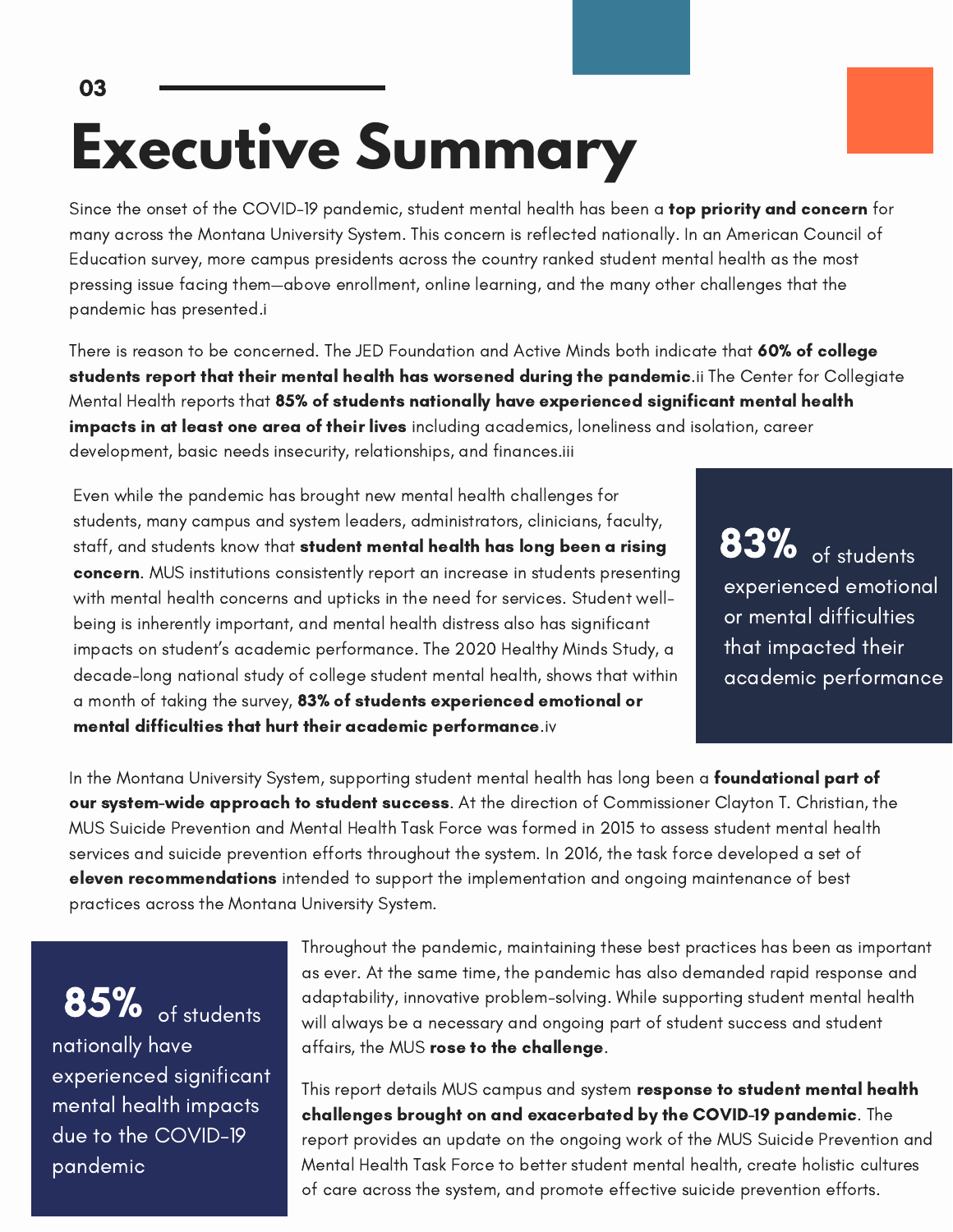### **Montana University System COVID-19 Pandemic Response Highlights**

| MSU Billings created a Student Health Ambassador program<br>that supported students in being strong COVID safety<br>advocates, supported others in quarantine and isolation by<br>sending care packages, and supported the university in<br>keeping student well-being at the forefront.   | Miles Community College participate in the JED<br>Foundation's "Embrace the Awkward" campaign intended to<br>reduce mental health stigma and give students valuable<br>knowledge and tools in helping peers in distress.                                                                       |
|--------------------------------------------------------------------------------------------------------------------------------------------------------------------------------------------------------------------------------------------------------------------------------------------|------------------------------------------------------------------------------------------------------------------------------------------------------------------------------------------------------------------------------------------------------------------------------------------------|
| Montana State University's Counseling and Psychological<br>Services hosted virtual "connection spaces" for student<br>groups who experience more significant COVID-19 impacts<br>including international students, student parents, graduate<br>students, and mindfulness skills sessions. | Helena College created a Student Wellbeing Resource &<br>Crisis Protocol Handbook to bring the right resources to<br>students and to share knowledge of student mental health<br>resources and strategies with the larger campus community.                                                    |
| Montana Technological University created social media<br>campaigns to share wellness activities, provide students with<br>information about norms during the pandemic, and promote<br>health and safety protocols.                                                                         | The University of Montana launched Mindful Minutes, a pilot<br>program intended to increase resilience, reduce stress, and<br>improve mental well-being by providing students with brief<br>5-10 minute sessions that include evidence-based skills and<br>practice using them.                |
| At Great Falls College, the Student Engagement<br>department provided outreach and created virtual exercises<br>for students' mental and physical health.                                                                                                                                  | The Counseling Center at MSU Northern hosted group<br>classes and sessions on common COVID-related mental<br>health issues such as grief and loss and burn-out. MSUN<br>connected counseling graduate students to help facilitate<br>sessions and to provide real-world training for students. |
| Flathead Valley Community College created a COVID Quick<br>Response Team, hired a COVID Support Specialist, and<br>strengthened relationships with the on-campus Student<br><b>Health Clinic.</b>                                                                                          | UM Western held a collaborative self-care workshop to<br>acknowledge the efforts of staff in their work to support<br>students throughout the pandemic.                                                                                                                                        |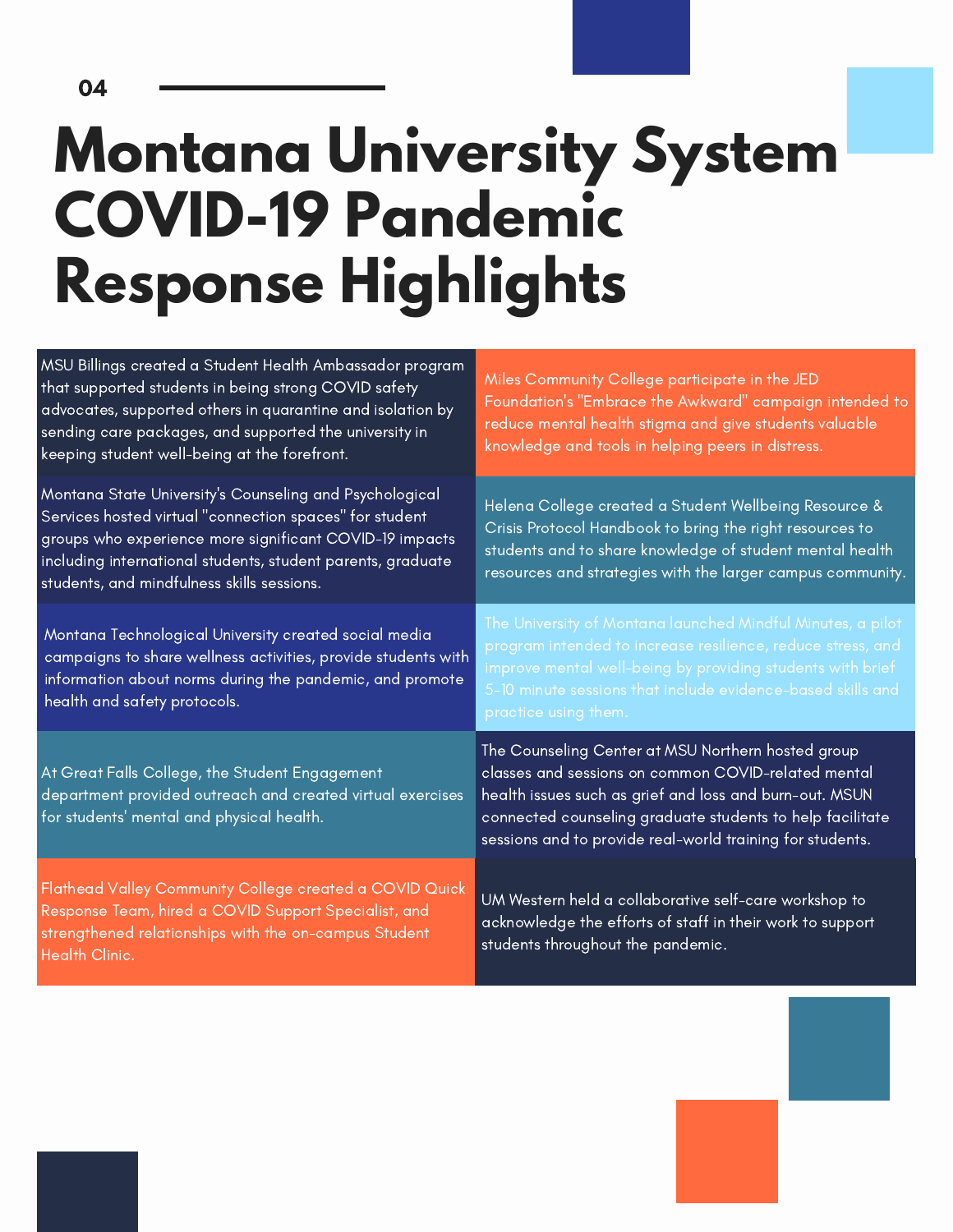### **You Matter MUS** 05

In response to the COVID-19 pandemic's impact on student mental health, the MUS Suicide Prevention & Mental Health Task Force has worked with the Office of the Commissioner of Higher Education to launch You Matter MUS, a set of services intended to augment campus efforts to support increased student mental health needs resulting from the COVID-19 pandemic.

Through You Matter MUS, every student and employee in the MUS will have access to **three online** mental health and wellness services and supports—a provider referral platform, a mental health literacy and suicide prevention training, and a mental health and wellness mobile app.

Because the mental health impacts of the pandemic will be long-lasting, You Matter resources will be available to students and employees in the MUS for the next three years. These services were funded through Coronavirus Relief Funds of the CARES Act monies allocated by Governor Steve Bullock in November 2020.

The online services are intended to **directly address** the specific needs of the COVID-19 pandemic, but the mental health supports that are part of You Matter MUS also represent the holistic approach to student mental health and **longstanding priorities** forwarded by the MUS Suicide Prevention & Mental Health Task Force including increased access to clinical services, evidence-based education, and strategies that promote and build cultures of care and wellness.

Kognito is an online, interactive training geared at supporting mental health by giving students, faculty, and staff training in mental health literacy and suicide prevention. The trainings include education on positive coping strategies, tools for recognizing students in distress, strategies for communicating concerns, and how to take action to find more support.



Thriving Campus is an online referral platform where student and employees can search for mental health providers and specialists in their campus and home communities. Users can search for providers by a variety of filters, including telehealth delivery, location, accepting patients, accepted insurance, and more. Campus providers can also use the platform to refer students to specific providers and close the referral loop by tracking whether students used the referral.

thrivingcampus

You at College is a mobile app that brings evidence-based content, interactive tools, and resources to MUS students and employees. You at College gives users personalized content to meet their specific needs including mental health and wellness needs, suicide prevention, strategies for campus life, connection to campus and community resources, and supports for academic success.

YOU'<sup>ot</sup> COLLEGE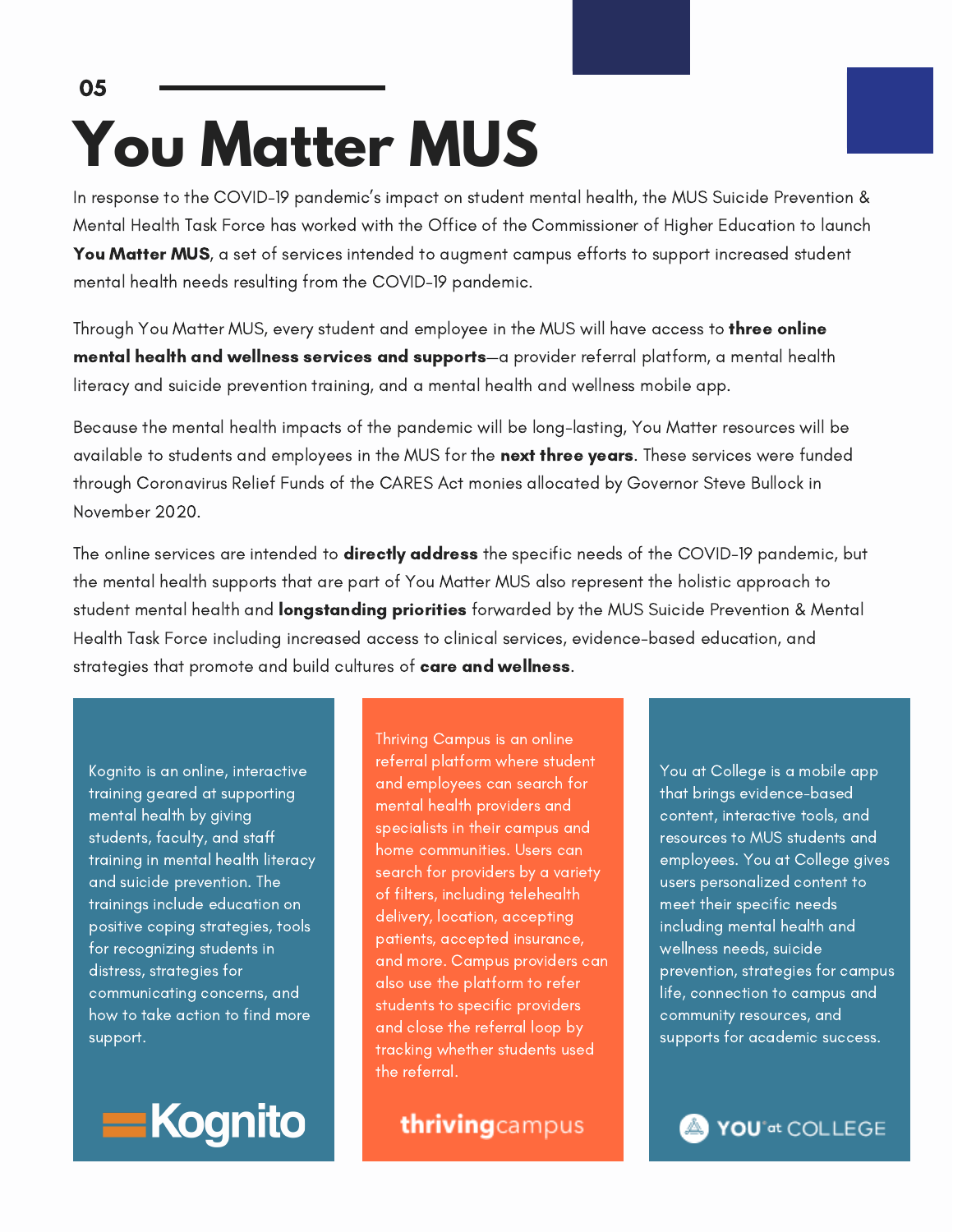## **MUS Suicide Prevention & Mental Health Task Force Recommendations Review**

In 2016, the MUS Suicide Prevention and Mental Health Task Force developed a set of recommendations intended to establish shared best practices for supporting student mental health and enhancing suicide prevention efforts across the system. Even while most institutions implemented most recommendations shortly following the 2016 report, the recommendations remain **foundational touchpoints** for a robust system-level approach to student mental health and suicide prevention.

The task force periodically requests campuses to report on recommendations to highlight and share out successful approaches to implementation, to identify persistent challenges to implementing recommendations, and to identify potential areas of new or increased need. This report shares key highlights from recommendations and points to avenues for continued work in these areas.

MUS Suicide Prevention & Mental Health Task Force Recommendations



\*A full list of MUS Suicide Prevention & Mental Health Task Force Recommendations can be found at [www.mus.edu/che/arsa/mentalhealth/task\\_force\\_recommendations.html](https://www.mus.edu/che/arsa/mentalhealth/task_force_recommendations.html)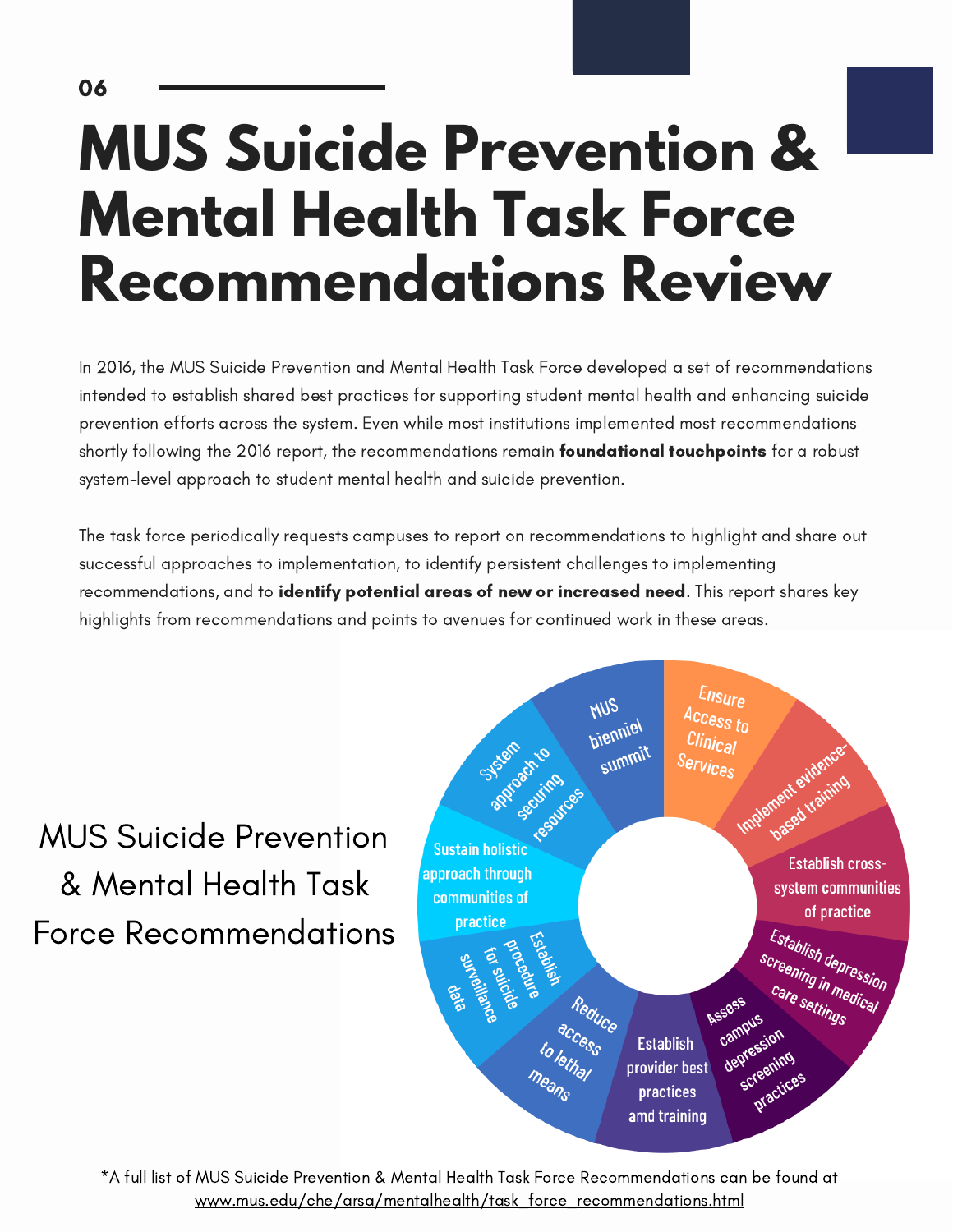# **Key Findings**

#### Demand for clinical services continues to increase.

High-quality, adequate clinical staffing continues to be an **essential component** of supporting student mental health. MUS institutions and students have benefitted from the recommendation to have an on-staff counselor or to contract with community providers so that students have access to clinical services. MUS campuses report a consistent increase in the need for counseling services and strain on staff to meet that need, the shortage of community mental health care providers in rural Montana, and Institutions also report the need for staff support to address burnout and the importance of competitive salaries in this highdemand field. For institutions that do not have on-staff counselors, campuses report the need for strong partnerships with community providers, robust cultures of care on campus, and clear communication to students about availability and ease of access to counseling resources.

#### MUS campuses value common training, education, and communities of practice.

MUS institutions report delivery of robust suicide prevention training and focus on providing evidence-based education, reducing stigma, and creating cultures of care. Many institutions in the MUS provide Question, Persuade, and Refer (QPR) training, Mental Health First Aid, and Kognito. Institutions report the value in sharing common trainings across the system and building communities of practice through the Task Force, informal networks, and the Montana College Counseling Association.

MUS institutions emphasize the importance of **training for specific** groups, particularly for providers, student employees such as residence hall advisors and peer mentors, and other staff such as Behavior Intervention Teams. Institutions recommend leveraging shared services to pursue common trainings.

#### Means Reduction continues to be a priority strategy for suicide prevention.

Reducing access to lethal means has been a priority for the task force and for MUS institutions. Institutions have undertaken significant effort through practice, policy, and campus community stakeholder engagement to reduce access to lethal means, particularly weapons including firearms, substances, and heights. (cont.)

### Campus Recommended **Trainings**

Diversity, Equity and Inclusion in College Mental Health Services

Mental Health Treatment with American Indian Students

Suicide Assessment with College **Students** 

Working with Sleep Disorders Substance Abuse in College **Students** 

Short-Term Trauma Treatment Approaches

Cutting Edge Approaches to Treating Anxiety

Train the trainer models for mental health first aid and peer educators

Depression screening best practices training